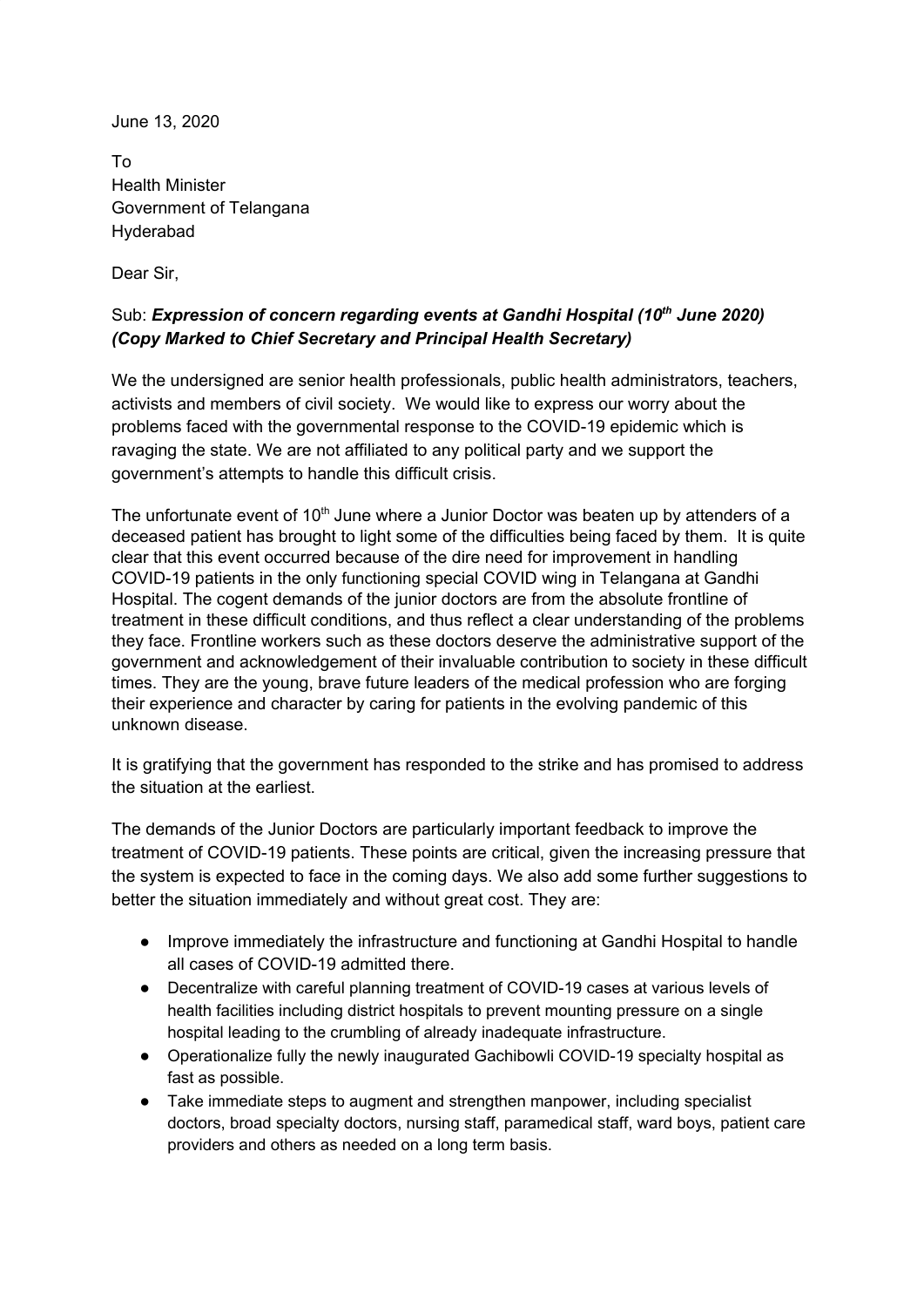- Plan adequate staff relief by proper shift rotation to tired young doctors, nurses and attending staff as they work round the clock to treat patients.
- Provide proper resting rooms with comfortable beds for the nurses and for other attending staff since they too will be extremely tired working on these patients.
- Make provisions for mental health support services for frontline workers, as this crisis is taking a heavy toll on their health and well-being.
- Provide adequate numbers of high quality PPE kits, N95 masks to all healthcare workers at all public hospitals across the state.
- Deploy security personnel with masks and other protective gear to advise patients and control movement/misconduct.
- Include representatives from frontline medical staff in the advisory committee to the Health Ministry, to raise problems faced by junior doctors, nurses and attendants since this is direct feedback from the COVID frontline situation.
- Involve private hospitals but with a reasonable price limit for all patients, and with Aarogyasri coverage for BPL patients who have white ration cards.

We strongly urge you to use these inputs to ensure the success of the Telangana State Government's COVID-19 response programme.

Yours Sincerely (Signed)

- 1. Dr. R Srivatsan, Dr. Mithun Som, Lakshmi Kutty and Dr. Rani Rohini Raman Anveshi Health Group
- 2. Prof. Rama Melkote Retired, Osmania University
- 3. K Sujatha Rao Formerly Health Secretary (MoH&FW) Government of India
- 4. Jeevan Kumar Human Rights Forum
- 5. Prof. Shanta Sinha Founder MV Foundation Formerly Chairperson National Commission for Protection of Child Rights
- 6. Prof. Padmaja Shaw Retired, Osmania University
- 7. Minnie Mathew Formerly Chief Secretary Government of Andhra Pradesh (Undivided)
- 8. Dr. A Suneetha Senior Fellow Anveshi Research Centre for Women's Studies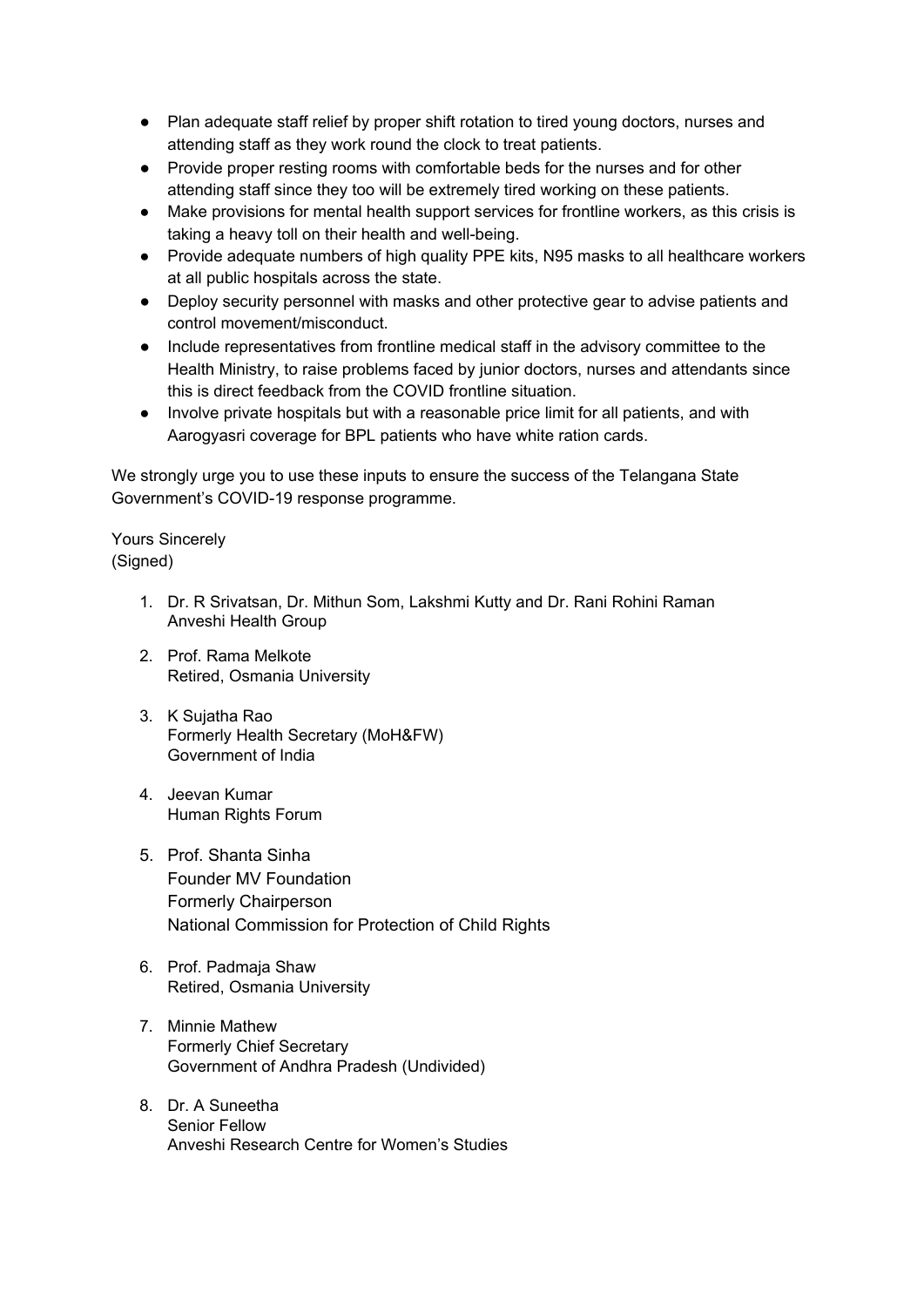- 9. Prof. K Satyanarayana English and Foreign Languages University
- 10. Vasanth Kannabiran Asmita Resource Centre for Women
- 11. Prof. Channa Basavaiah Osmania University
- 12. Dr. Evita Fernandez F.R.C.O.G **Chairperson** Fernandez Foundation
- 13. Dr. Ilka Varma Retd. CMO (SAG) Central Health Services (MoH&FW) Government of India
- 14. Dr. K Lalita President Anveshi Research Centre for Women's Studies
- 15. Dr. M. Prakasamma Public Health Professional Retd. Assoc. Prof Epidemiology And Prof Reproductive Health Studies
- 16. Prof. Susie Tharu Retired, English and Foreign Languages University
- 17. Dr. Kalpana Alexander Consulting Gynecologist and Obstetrician Managing Director Matrika Hospital
- 18. K Sajaya Founder Caring Citizens Collective
- 19. Dr. Veena Shatrugna Formerly Deputy Director National Institute of Nutrition Hyderabad
- 20. Prof. R V Ramanamurthy University of Hyderabad
- 21. Prof. D Vasanta Retired, Osmania University
- 22. Prof. Sheela Prasad University of Hyderabad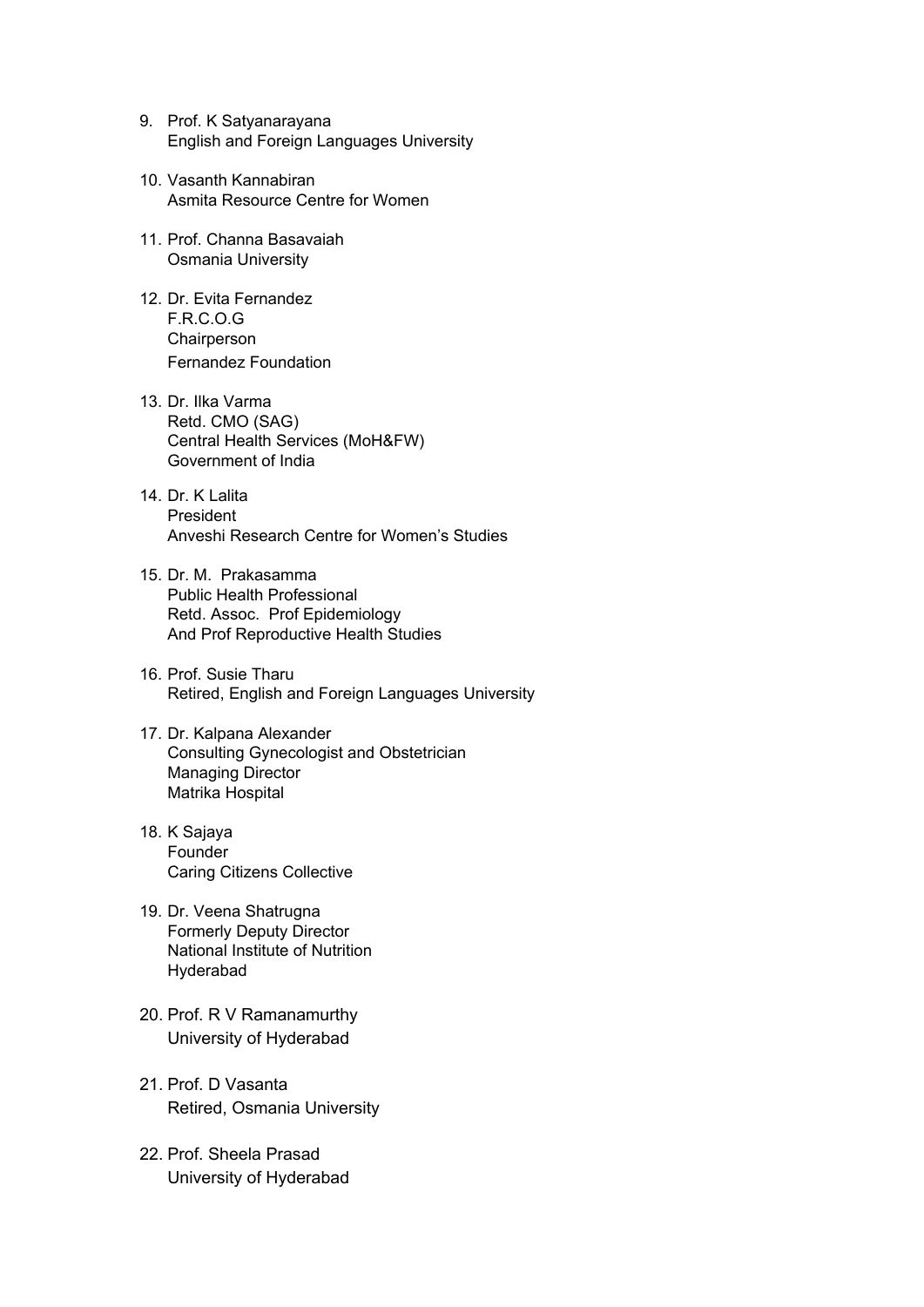- 23. Prof. Madhava Prasad English and Foreign Languages University
- 24. Prof. Satish Poduval English and Foreign Languages University
- 25. Prof. Purendra Prasad University of Hyderabad
- 26. Prof. Vindhya Undurti Tata Institute of Social Sciences, Hyderabad
- 27. Dr. Gogu Shyamala Writer and Activist
- 28. Dr. Rammanohar Reddy Editor, The India Forum
- 29. Prof. Amita Dhanda NALSAR University of Law
- 30. Dr. Uma Bhrugubanda Assistant Professor English and Foreign Languages University
- 31. Prof. K. Srinivasulu Retired, Osmania University
- 32. Prof. M. Channa Basavaiah Osmania University
- 33. Anita Rego Independent Consultant
- 34. Dr. Asma Rasheed Assistant Professor English and Foreign Languages University
- 35. K. Satyavati Social Activist
- 36. Dr. Anant Maringanti Director, Hyderabad Urban lab